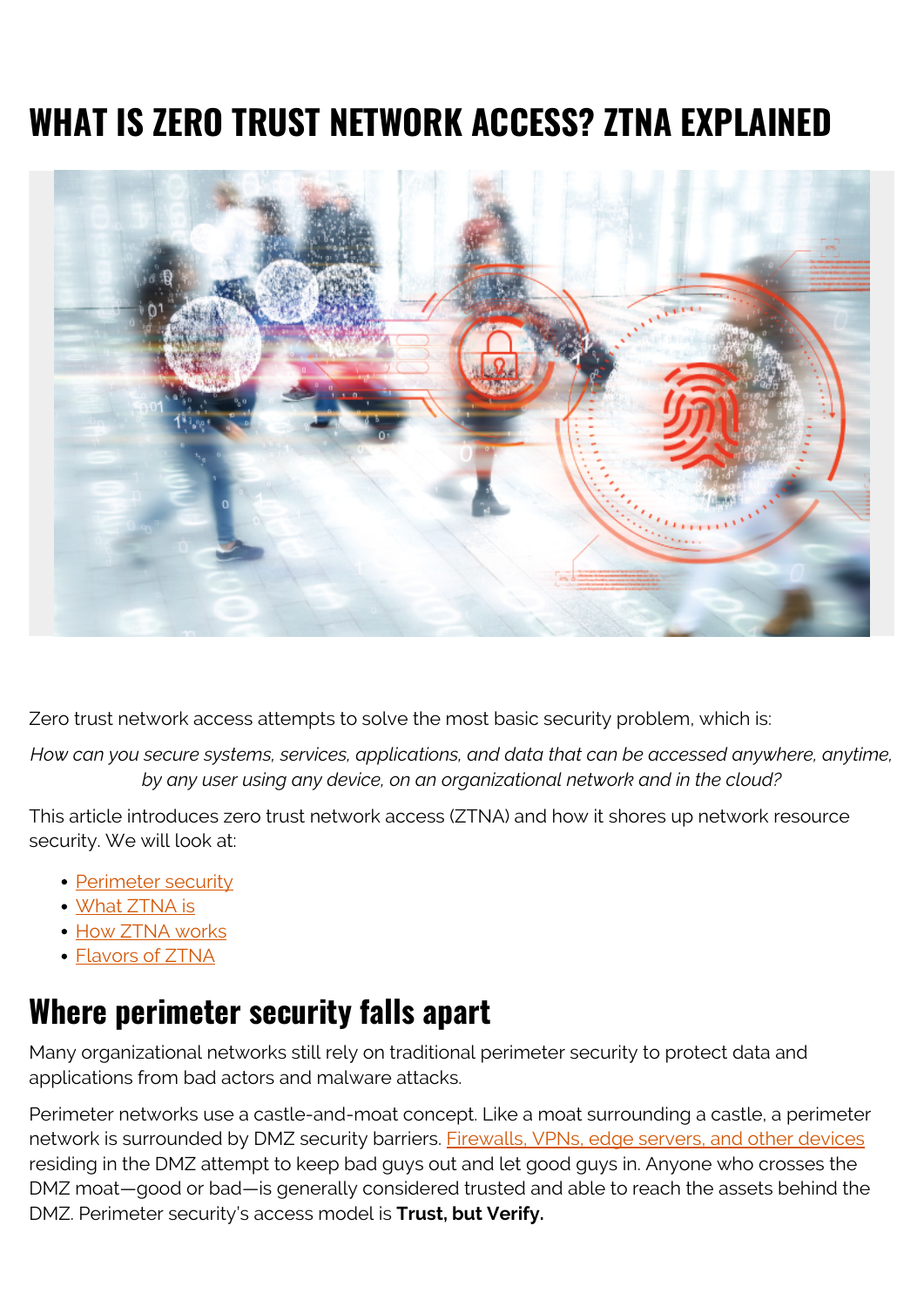Unfortunately, in perimeter networks, trust is vulnerability. Behind the DMZ, everything is considered trusted. Users and devices can move freely inside the network—this is called lateral movement. Hackers can infiltrate, access, and extract data *anywhere* in the network, if they can just get past the perimeter.

Traditional perimeter networks by themselves create a threat-conducive environment. Users, apps, and data reside on premises *and* in the cloud. Any user can access these, anywhere, anytime, using both approved and unsecured, unpatched **BYOD** equipment. Pervasive cloud access has made perimeter boundaries fuzzy or altogether non-existent—all the easier to breach.

With resources and services residing in multiple locations inside the physical network and in the cloud, threat attack surface areas have expanded. Security access capabilities need to evolve beyond using only perimeter security.

## **What is Zero Trust Network Access?**

The zero trust network security model is **Never Trust, Always Verify**. The ZTNA philosophy assumes there will always be attackers originating from both outside and inside the network. No user or device should be automatically trusted, even when they get past the DMZ. This directly contrasts the Trust, but Verify model of traditional perimeter security.

Zero trust networks require verification whenever a user or device requests resource access, regardless of whether the requester sits inside the organizational network. ZTNA does not rely on a DMZ perimeter consisting of VPNs, firewalls, edge servers, and other security devices protecting restricted resources.

# **How does ZTNA work?**

ZTNA products and services create an environment that defends both your physical (on premises) and logical (cloud-based) resources. Applications are non-discoverable (hidden) and access is verified by a trust broker, who allows or denies access using these [three key steps:](https://www.ekransystem.com/en/blog/zero-trust-security-model)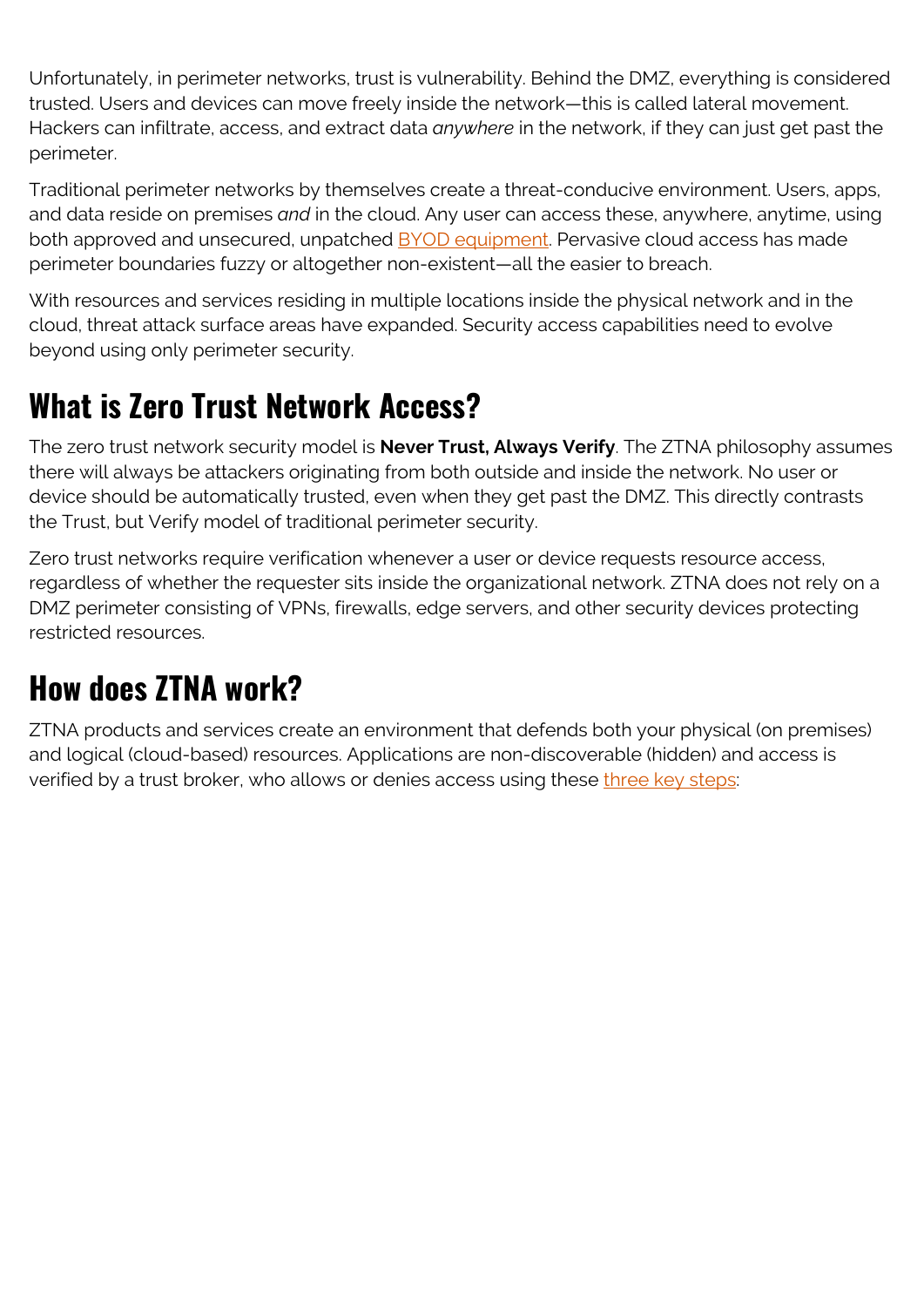# $8<sub>bmc</sub>$

#### **Zero Trust Security Model: 3 Steps**



- 1. Verify users when they sign on to the system.
- 2. Validate devices before entering the network. Ensure that incoming devices are known, trusted, and up to date on patches and security.
- 3. Limit access based on principle of least-privilege (POLP). The user or device is only given as much authority as needed to access the requested resource, based on roles.

ZTNA is not a single technology philosophy. Rather it encompasses a range of technologies for verifying the requesting user or device and providing access. The table below shows some of the different technologies used in ZTNA environments and how they are used to allow or deny resource access.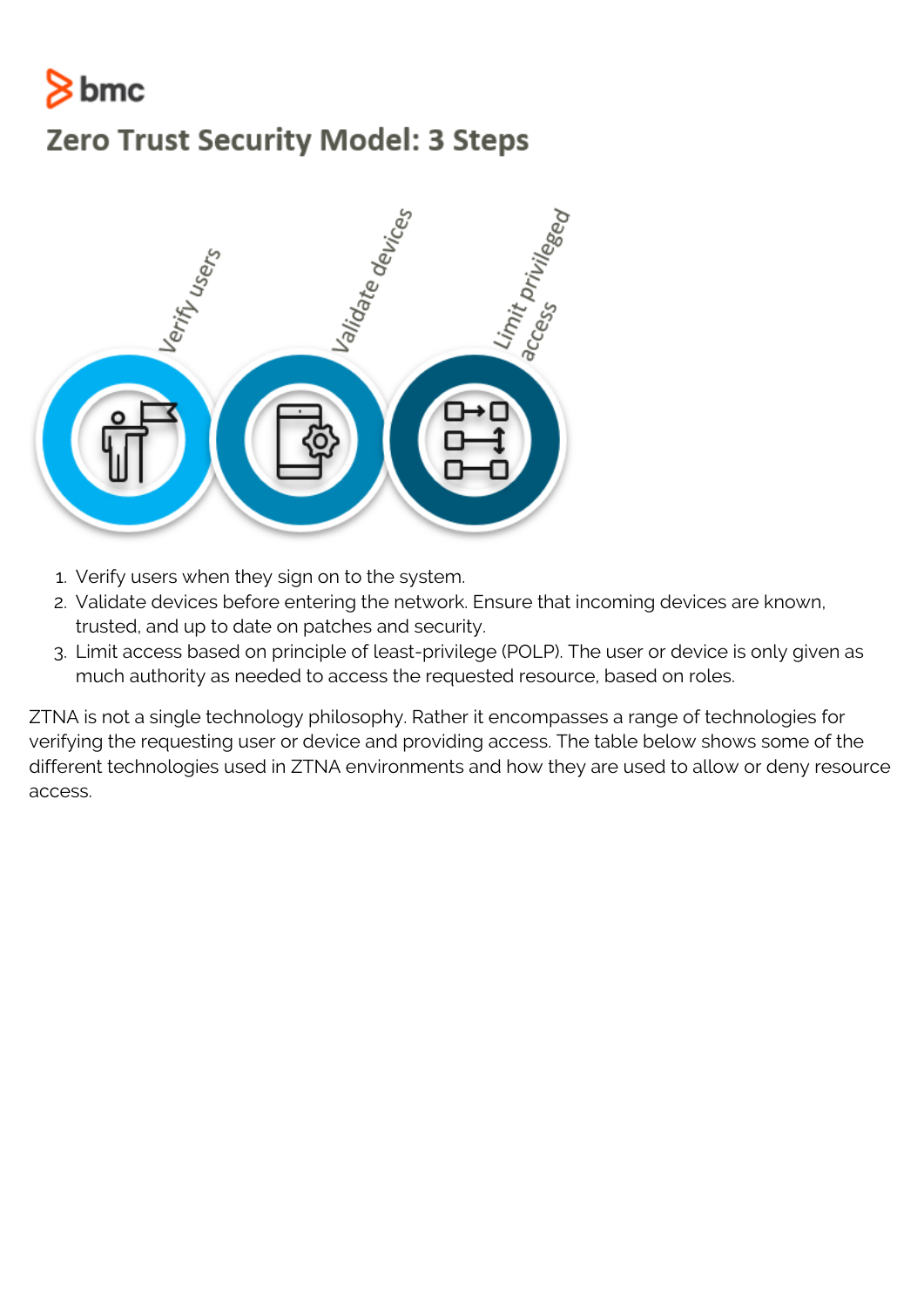# $8$  bmc **Zero Trust Network Access**

|                                                                                  |                                                                                                                                                                                                                                                                                                                                         | <b>Network</b>                                                                                                  |
|----------------------------------------------------------------------------------|-----------------------------------------------------------------------------------------------------------------------------------------------------------------------------------------------------------------------------------------------------------------------------------------------------------------------------------------|-----------------------------------------------------------------------------------------------------------------|
| <b>Technology used</b>                                                           | <b>What it does</b>                                                                                                                                                                                                                                                                                                                     | protection                                                                                                      |
| in ZTNA                                                                          |                                                                                                                                                                                                                                                                                                                                         | provided                                                                                                        |
| Multi-Factor<br><b>Authentication (MFA)</b><br>2-Factor<br><b>Authentication</b> | After the user signs on to the<br>resource, they must also enter an<br>access code that was sent to<br>their registered phone number or<br>email. Entering the requested<br>code verifies the user identity<br>and enables user access.                                                                                                 | <b>User verification</b>                                                                                        |
| <b>Network Access</b><br>Control (NAC)                                           | <b>Enforces and verifies user and</b><br>device identities. NAC profiles<br>users, devices, and operating<br>systems to ensure they comply<br>with all required security policies.<br>NAC can also block, isolate, and<br>repair non-compliant entities.                                                                                | <b>User verification</b><br><b>Device verification</b>                                                          |
| <b>Device Access Control</b>                                                     | Ensures only authorized devices<br>are allowed access, using<br>techniques such as digital keys or<br>matching media access controls<br>(MAC) addresses for every<br>allowed device.                                                                                                                                                    | <b>Device verification</b>                                                                                      |
| <b>Privileged Accessed</b><br><b>Management (PAM)</b>                            | Ensures that every user and<br>device only get the POLP access<br>they deserve, minimizing lateral<br>movement across the network.                                                                                                                                                                                                      | Limited access via<br><b>Principle of Least</b><br>Privilege                                                    |
| Microsegmentation                                                                | Using network virtualization,<br>microsegmentation divides your<br>workloads into unique and<br>granular segments that contain<br>their own security policies and<br>are isolated from the rest of the<br>on premises and cloud network.<br>Microsegmentation reduces the<br>total attack surface of the<br>network and severely limits | <b>User verification</b><br><b>Device verification</b><br>Limited access via<br>Principle of Least<br>Privilege |

### **ZTNA product flavors**

ZTNA products are available in three different flavors:

**As a cloud service**, usually delivered as an **[Infrastructure as a Service \(IaaS\) offering](https://blogs.bmc.com/blogs/saas-vs-paas-vs-iaas-whats-the-difference-and-how-to-choose/)**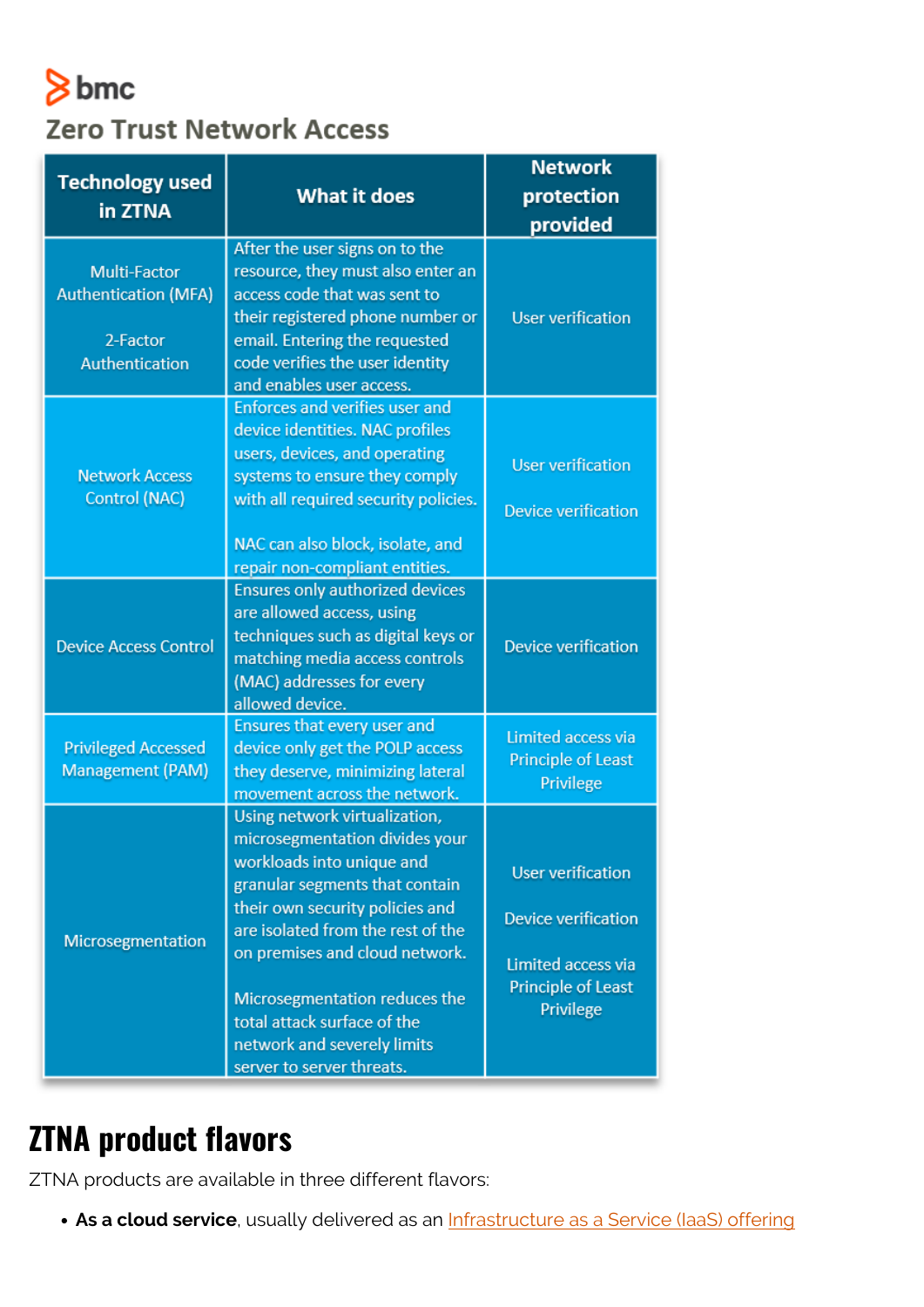- **As a standalone offering**, where customers must deploy and manage the product themselves
- **As a hybrid service**, combining cloud service and stand-alone offerings

According to the recent [Market Guide for Zero Trust Network Access,](https://www.gartner.com/doc/reprints?id=1-1Z9Y10F2&ct=200618&st=sb) Gartner estimates that 90% of its clients are implementing ZTNA in its as-a-service flavor. Many major networking vendors offer ZTNA products, including:

- Akamai
- Broadcom
- Cisco
- Google
- Microsoft
- Palo Alto Networks
- Verizon

## **The future of ZTNA**

Implementing ZTNA security is a possible solution for redefining and centering security around network resource needs, instead of the DMZ. Unlike perimeter security, ZTNA reduces insider threat risks by always verifying users and validating devices before granting access to sensitive resources. For outside users, services are hidden on the public internet, protecting them from attackers, and access will be provided only after approval from their trust broker. With ZTNA, reducing unearned trust improves security.

With [digital transformation efforts](https://blogs.bmc.com/blogs/digital-transformation-success/), many organizations will have more systems, applications, and data in the cloud than they have in their on premises networks. Cloud-based ZTNA services, in particular, migrate verification, validation, and privilege assignment services to where the user is: the cloud.

There are network and Internet issues to consider when implementing ZTNA, including:

- Latency in contacting trust brokers
- Redundancy of ZTNA components

Trust brokers should not become single points of failure. In general, a zero trust network should remain secure when any individual account or [endpoint](https://blogs.bmc.com/blogs/endpoints/) is compromised.

ZTNA services will not replace perimeter security overnight. Castle and moat security will continue to be used in the right settings. Over time, however, organizations will implement security models such as ZTNA to provide safer targeted access to valued resources and eliminate issues with automatic trusted access.

### **Additional resources**

For more on this and related topics, explore these resources:

- [BMC Security & Compliance Blog](https://blogs.bmc.com/blogs/categories/secops-security-compliance/)
- [SecOps Trends of 2020](https://blogs.bmc.com/blogs/secops-trends/)
- [Introduction to Identity and Access Management](https://blogs.bmc.com/blogs/identity-access-management/)
- [Kerberos Authentication: What It Is and How It Works](https://blogs.bmc.com/blogs/kerberos-authentication-what-is-it-how-it-works/)